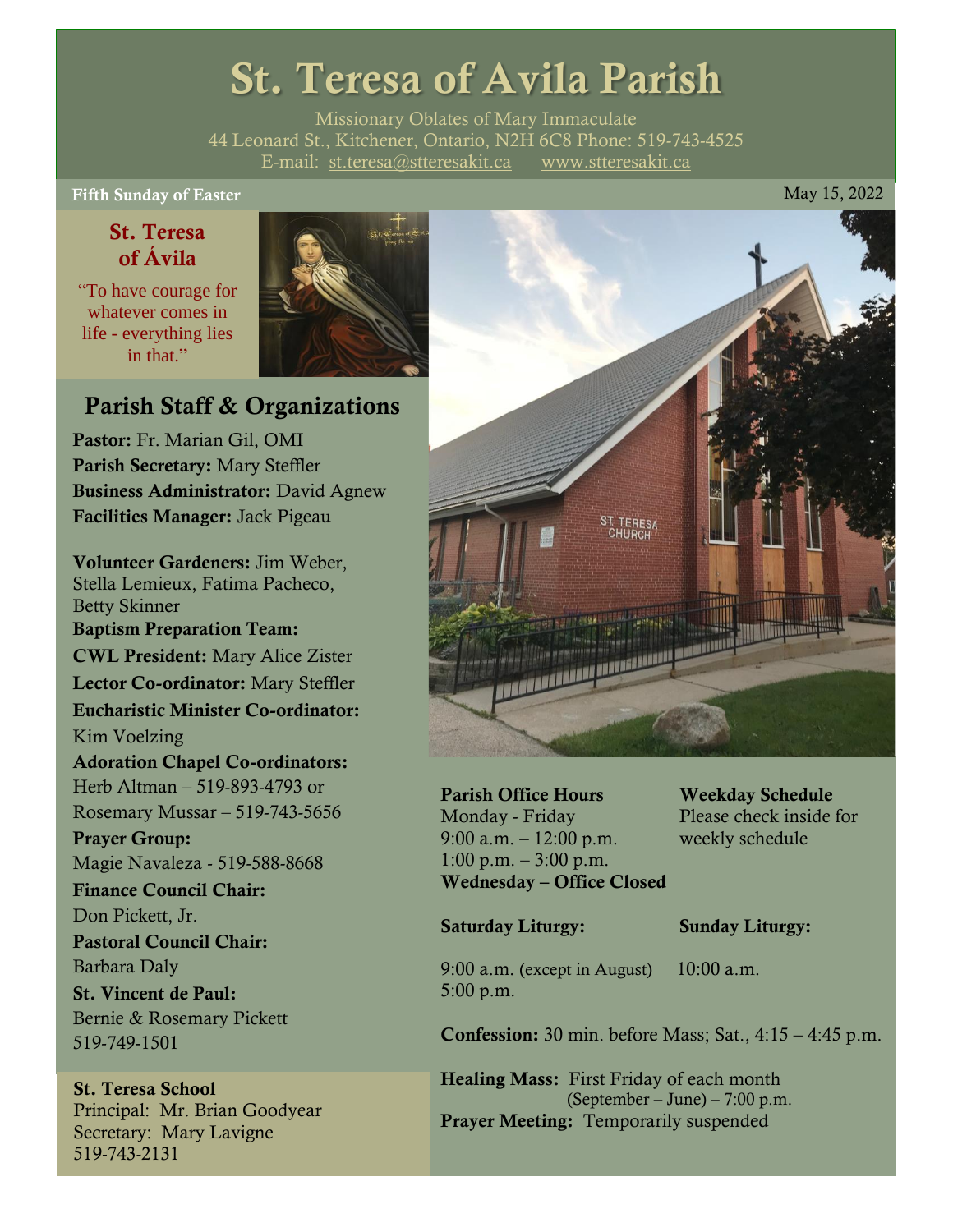#### **Fifth Sunday of Easter**

**EASTER IS THE TIME** when we both remember and celebrate the new life which has come to us through our Risen Lord. What do we mean by this "new life"? Can you say that you have experienced this "new life" this Easter or, for that matter, in any previous Easter? Are you aware of becoming changed in any way – for the better – over the years? Or has the Easter experience simply passed you by?

The word "new" appears several times in today's readings. The "new life" that the Scripture speaks of is also referred to as "conversion", a turning round, or, in Greek meta-noia. In the Gospel (J 13:1, 31-33a, 34-35) Jesus speaks of the foundation and heart of His teaching and message. These are His parting words to His disciples before He goes to His passion and death. What is this message? He tells us to love other people – and to love them as He has loved us. This, He says, is a "new" commandment. The Hebrew Testament told us to love God with our whole heart and soul and so on; and to love our neighbours as ourselves. Jesus has added a new element in telling us that the true test of discipleship is to love other people in the same way that He has loved us.



ONE ANOTHER: AS I HAVE LOVED YOU, THAT YOU ALSO LOVE ONE ANOTHER.

**JOHN 13:34 (NKJV)** 

**In a state of grace, the soul is like a well of limpid water. St. Teresa of Ávila**

Diocese of Hamilton Prayer Calendar

May 16 – Rev. Melvin Pinto, O.C.D. May 17 – Rev. Mark Sullivan May 18 – Seminarians May 19 – Rev. Peter Tuyen Nguyen May 20 – Rev. Stephen Gilbert May 21 – Very Rev. Lukasz Kopaniak, S.A.C. May 22 – Sixth Sunday of Easter

#### **Vocations**

#### **Fifth Sunday of Easter May 15, 2022**

The new commandment of love is required of everyone who follows the risen Lord. How do you fulfill the commandment? If God is calling you to be a priest, religious or deacon, contact **Bishop Wayne Lobsinger**, Director of Vocations and Priestly Formation, Diocese of Hamilton,

(905-528-7988) [vocations@hamiltondiocese.com](mailto:vocations@hamiltondiocese.com)  <https://hamiltondiocese.com/vocations/>

or **Missionary Oblates of Mary Immaculate Vocation Office** 71 Indian Trail, Toronto, ON M6R 2A1 [vocations@omiap.org](mailto:vocations@omiap.org)

#### **Serra Prayer for Vocations**

O God, Who wills not the death of a sinner, but rather that he be converted and live, grant we beseech You, through the intercession of the Blessed Mary ever Virgin, Saint Joseph her spouse, Saint Junipero Serra, and all the saints, an increase of labourers for Your Church, fellow labourers with Christ to spend and consume themselves for souls, through the same Jesus Christ, Your Son, Who lives and reigns with You in the unity of the Holy Spirit, One God forever and ever. Amen.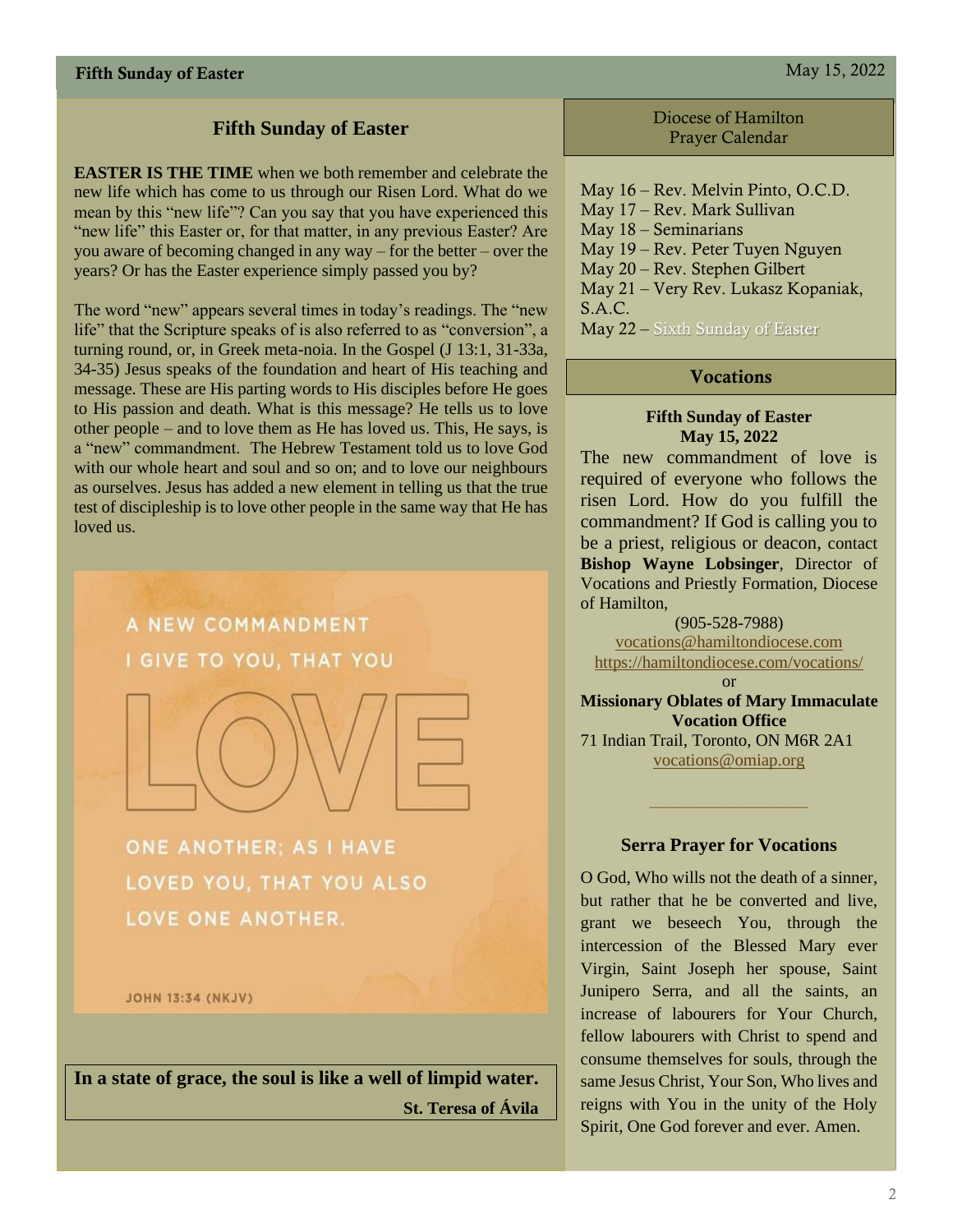#### **Fifth Sunday of Easter** May 15, 2022

**The Divine Mercy Chapel** – Adoration of the Most Blessed Sacrament takes place in the Divine Mercy Chapel, **Monday to Friday, 9 a.m. to 8 p.m.** Please see the Chapel Guidelines as you enter the chapel. We are in urgent need of an Adorer for **Thursdays from 5 p.m. to 6 p.m.** If you would be available to assist us or would like to sign up for another hour, please call the parish office at 519-743-4525.

**Lectors/Ushers** – We are currently in need of more volunteers to Lector and/or Usher at the Saturday Vigil and Sunday Masses. If you would be willing to serve in either capacity, please call the parish office. Thank you.

**Children's Choir** – Our parish is organizing a Children's Choir. Those who would like to join this group and develop their talents, are asked to please contact our parish office. The deadline for registration is June 30, 2022.

#### **First Holy Communion & Reconciliation Thank you!**

I would like to thank the teachers from St. Teresa School - Karen Schropp and Alexander Battler; and our volunteers - Ellie Fields, Magda Siemieginowska and Magie Navaleza who accompanied the children over the past year and our entire parish community for praying for our First Communion children and their parents.

#### **First Holy Communion 2022**

The following children will receive their First Holy Communion, on Sunday, May 15, 2022, at the 10 a.m. Mass. We congratulate them and embrace them & their families in our prayers.

| <b>Quentin Amorim</b> | <b>Oliver Brown</b>           |
|-----------------------|-------------------------------|
| Emma Evans            | <b>Keaton Fernandes</b>       |
| Jacob Jobst           | Anniyah Milligan              |
| <b>Hudson Nash</b>    | Layla Nobre                   |
| <b>Maxine Onn</b>     | <b>Avangeline</b> (Ava) Orosz |
| Sienna Royall         | Niko Sprenger                 |
| <b>Abel Tesfaldet</b> | <b>Isaac Vokey</b>            |
| Leeam Warner          | Alexa Weiler                  |
|                       |                               |

#### **Mass Intentions May 16, 2022 – May 22, 2022**

Tuesday, May 17, 2022 – **7:00 p.m. Group Mass Intentions + Della & + Wayne Skinner** *– Ken & Betty* 

Wednesday, May 18, 2022 – **8:30 a.m. + Theresa Hutflusz –** *Bill & Mary Alice Zister*

Thursday, May 19, 2022 – **8:30 a.m. + Odessa Barrett –** *William Barrett*

Friday, May 20, 2022 – **8:30 a.m.** **+ Theresa Hutflusz –** *Estate of Theresa Hutflusz*

Saturday, May 21, 2022 – *Optional Memorial of St. Eugène de Mazenod*  **9:00 a.m.** – **Intentions of Father Marian Gil and all Missionary Oblates of Mary Immaculate 5:00 p.m.** – **+ Frank & + Rose Lehmann** – *Lehmann Family*

Sunday, May 22, 2022 – **10:00 a.m.** – **Sixth Sunday of Easter –Year C – Parishioners of St. Teresa Parish** 

#### Live-streaming on Zoom

The **10 a.m. Sunday Mass** will be live-streamed. To join Father, click on the following link: <https://zoom.us/j/5887658626> Password: 274733

Daily Readings: Lectors may find daily readings at this link: [https://readings.livingwithchrist.ca](https://readings.livingwithchrist.ca/)

**Mass Intentions for 2022** – The offering of Mass is an act of deep faith and a most excellent way of remembering a loved one. Please call the parish office if you would like to request a Mass.

**Coffee Sunday** – We are planning another Coffee Sunday for **Pentecost Sunday, June 5, 2022** and are seeking volunteers who would be willing to bake cakes for this occasion, as we have a nice social with our Confirmation students. Please call the office, at 519-743-4525, if you would be willing to assist. Thank you!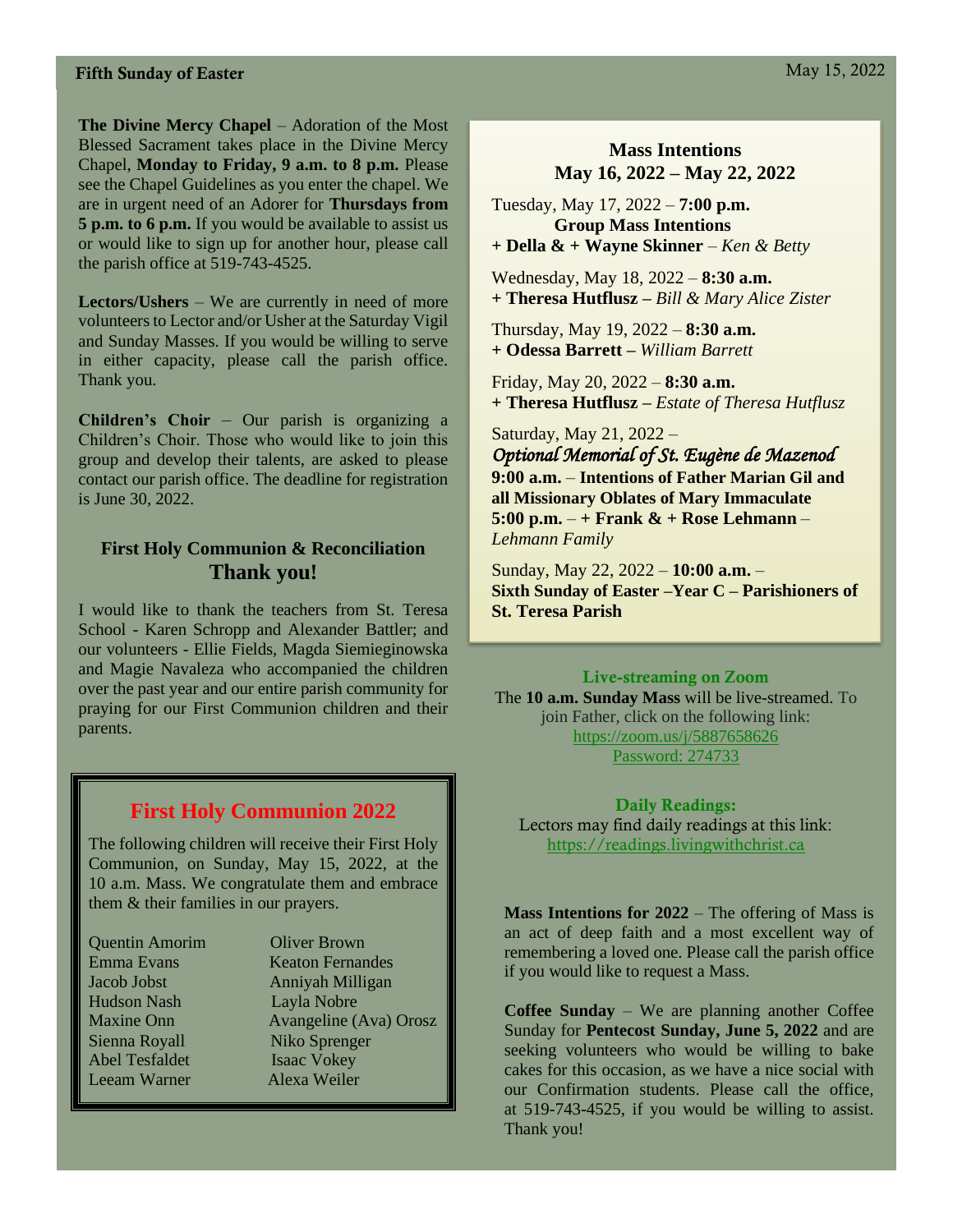## **May – The Month of Mary**

During this month Christians, both in church and in the privacy of the home, offer up to Mary from their hearts a fervent and loving homage of prayer and veneration.

**Following each Mass in our church we will have a short Marian devotion meditating upon the virtues of our Blessed Mother and recite the Litany of the Blessed Virgin Mary.** I would like to invite all our families to pray, at home, at least one decade of the Rosary during this month, in union with those praying in the church, to prepare yourselves for the Act of Consecration that will take place on the last Sunday of the month and on May  $31<sup>st</sup>$ .

**Attention all gardeners –** We are seeking volunteers to help tend to our beautiful church gardens. We can accommodate the days and times that work best for you. If you would like to assist us, please contact the parish office at 519-743-4525. Thank you.

#### **Stewardship Report May 8, 2022**

| Building and Maintenance  \$ 75.00 |  |
|------------------------------------|--|
| Pre-Authorized Giving $-$          |  |
|                                    |  |

**Thank you to those who continue to remember the parish through financial donations - We appreciate your continued support!** 



#### **St. Teresa CWL Bursary Opportunity –** St. Teresa CWL offers a bursary to young

people graduating from high school, that are active members of St. Teresa Parish. If you are interested in applying for this bursary, please email [stteresacwl@gmail.com](mailto:stteresacwl@gmail.com) to receive an application form.

**CWL is collecting for Canadian Food for Children** This month we are collecting **salt** for Canadian Food for Children. There is a desperate need for this item. Bins will be at the main entrance of the church until **May 15, 2022**. Please be generous to those who have so much less than we do



**Indigenous Reconciliation Fund** – Special envelopes were distributed last weekend in preparation for the collection taking place this weekend, May  $14<sup>th</sup>/15<sup>th</sup>$ .

**Wedding Anniversary Mass 2022 Registration –** The Wedding Anniversary Mass, which would normally have been scheduled for June of 2022, will not occur this year due to the continued concerns around COVID-19. We invite you to register your 25, 40, 50, 60 and 60 plus years of marriage on the Diocesan website at https://hamiltondiocese.com/ and we will be happy to send you the certificate you would have received from Bishop Crosby at the Mass. The Wedding Anniversary Mass is listed on the home page under Upcoming Events.

**Aging with Wisdom and Grace** is the fifth talk for the **Hamilton Diocesan Speaker Series**. Using her own experiences and the wisdom of her contemporaries, Dr. Elizabeth Bookser Barkley will explore some of the physical, emotional and psychological issues we face as we age. The presentation will be interactive, challenging participants to reflect on their own aging journey. Pope Francis has repeatedly spoken of the importance of the elderly in our society, so join us to embrace this important stage of every person's life. Dr. Bookser Barkley, Ph.D., is a professor of English at Mount St. Joseph University in Cincinnati, Ohio. She is the author of four books, including Life After Death: Practical Help for the Widowed, and numerous other feature articles. She is married, the mother of three daughters and the grandmother of seven. **Join us Wednesday, May 18 from 7-8:30 p.m.** To register or for more information, check the diocesan website at <https://amorislaetitia.hamiltondiocese.com/> For more information contact Teresa Hartnett at 905-528-7988 ext. 2250 or [thartnett@hamiltondiocese.com](mailto:thartnett@hamiltondiocese.com)

**ReStart** – Starting over after separation or divorce with support, care and tools for your journey. We invite you to our upcoming zoom sessions one on **Wednesday, May 11th and one session Thursday, June 9<sup>th</sup> starting at 7 p.m.** Check out the Diocesan website: [https://hamiltondiocese.com/offices/family](https://hamiltondiocese.com/offices/family-ministry/divorce-separation.php)[ministry/divorce-separation.php](https://hamiltondiocese.com/offices/family-ministry/divorce-separation.php) to register and find out more detail. If you have questions, call the Family Ministry Office at 905-528-7988 ext. 2249.